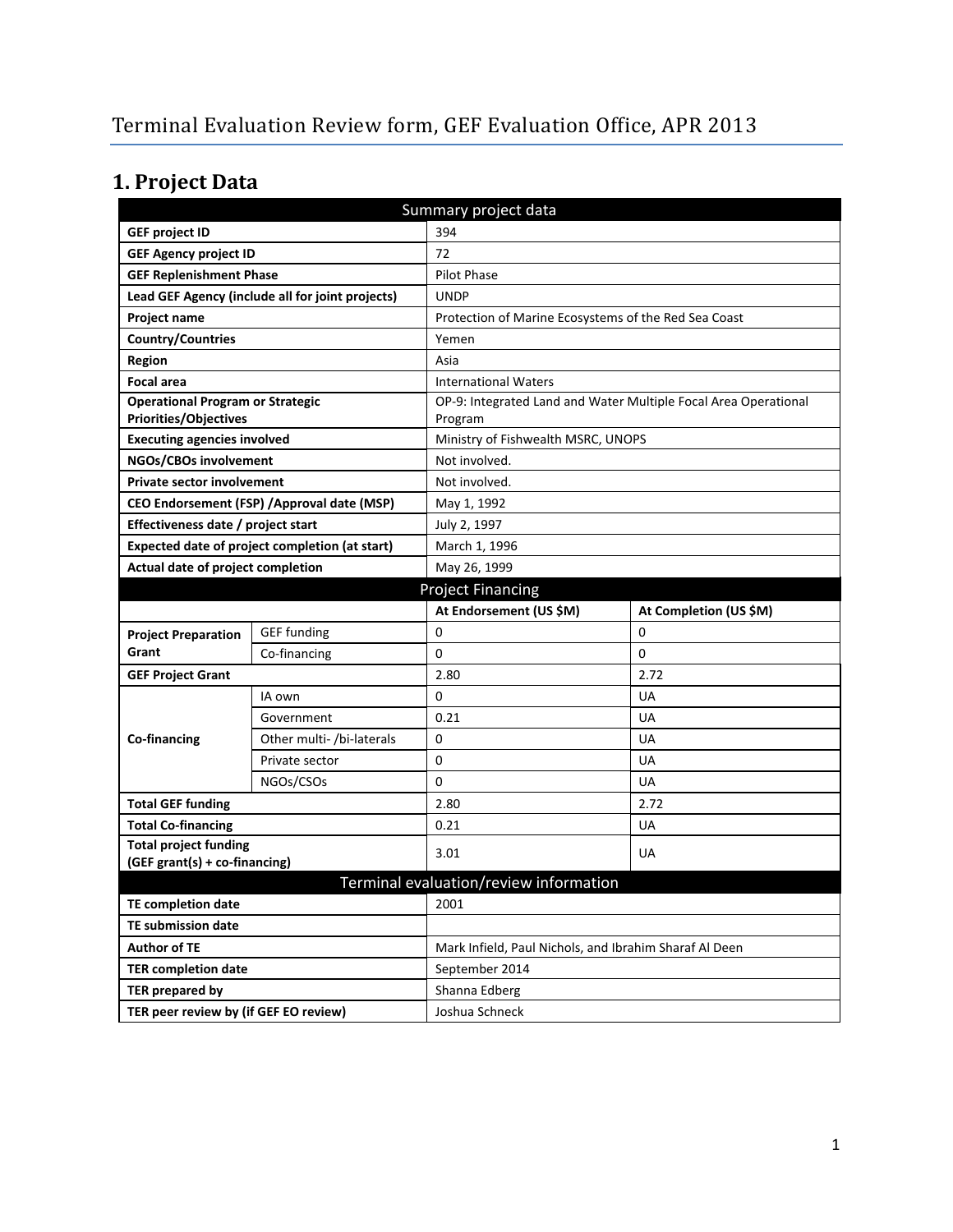# **2. Summary of Project Ratings**

| <b>Criteria</b>                                  | <b>Final PIR</b> | <b>IA Terminal</b><br><b>Evaluation</b> | <b>IA Evaluation</b><br><b>Office Review</b> | <b>GEF EO Review</b> |
|--------------------------------------------------|------------------|-----------------------------------------|----------------------------------------------|----------------------|
| <b>Project Outcomes</b>                          | n/a              | n/a                                     | n/a                                          |                      |
| <b>Sustainability of Outcomes</b>                | n/a              | n/a                                     | n/a                                          | MU                   |
| <b>M&amp;E Design</b>                            | n/a              | n/a                                     | n/a                                          |                      |
| <b>M&amp;E</b> Implementation                    | n/a              | n/a                                     | n/a                                          | HU                   |
| <b>Quality of Implementation</b>                 | n/a              | n/a                                     | n/a                                          | MU                   |
| <b>Quality of Execution</b>                      | n/a              | n/a                                     | n/a                                          |                      |
| <b>Quality of the Terminal Evaluation Report</b> | n/a              | n/a                                     | n/a                                          | MS                   |

# **3. Project Objectives**

## 3.1 Global Environmental Objectives of the project:

According to the project document (PD), the global environmental objective of the project is to protect the globally significant marine ecosystems of the Yemen Red Sea coast. The waters are threatened by oil pollution, habitat destruction from development, and unsustainable fishing. The project will address "the vulnerability of the waters to pollution, the inadequate understanding of the links between land and sea, and the need for protection and management of resources" (project document, page 10).

## 3.2 Development Objectives of the project:

The project's development objectives, as stated in the PD, are as follows:

- 1. Resource inventory and assessment carried out and monitoring system established.
- 2. National capacity to manage the marine environment improved.
- 3. Red Sea environment and resources sustainably used.
- 4. Regional cooperation for sustainable management of the Red Sea environment enhanced.

3.3 Were there any **changes** in the Global Environmental Objectives, Development Objectives, or other activities during implementation?

The project document was revised after the project start was delayed for years by the civil war in Yemen and problems with the tendering and contracting process. The budget and timetables were revised, but the objectives were not changed.

# **4. GEF EO assessment of Outcomes and Sustainability**

Please refer to the GEF Terminal Evaluation Review Guidelines for detail on the criteria for ratings.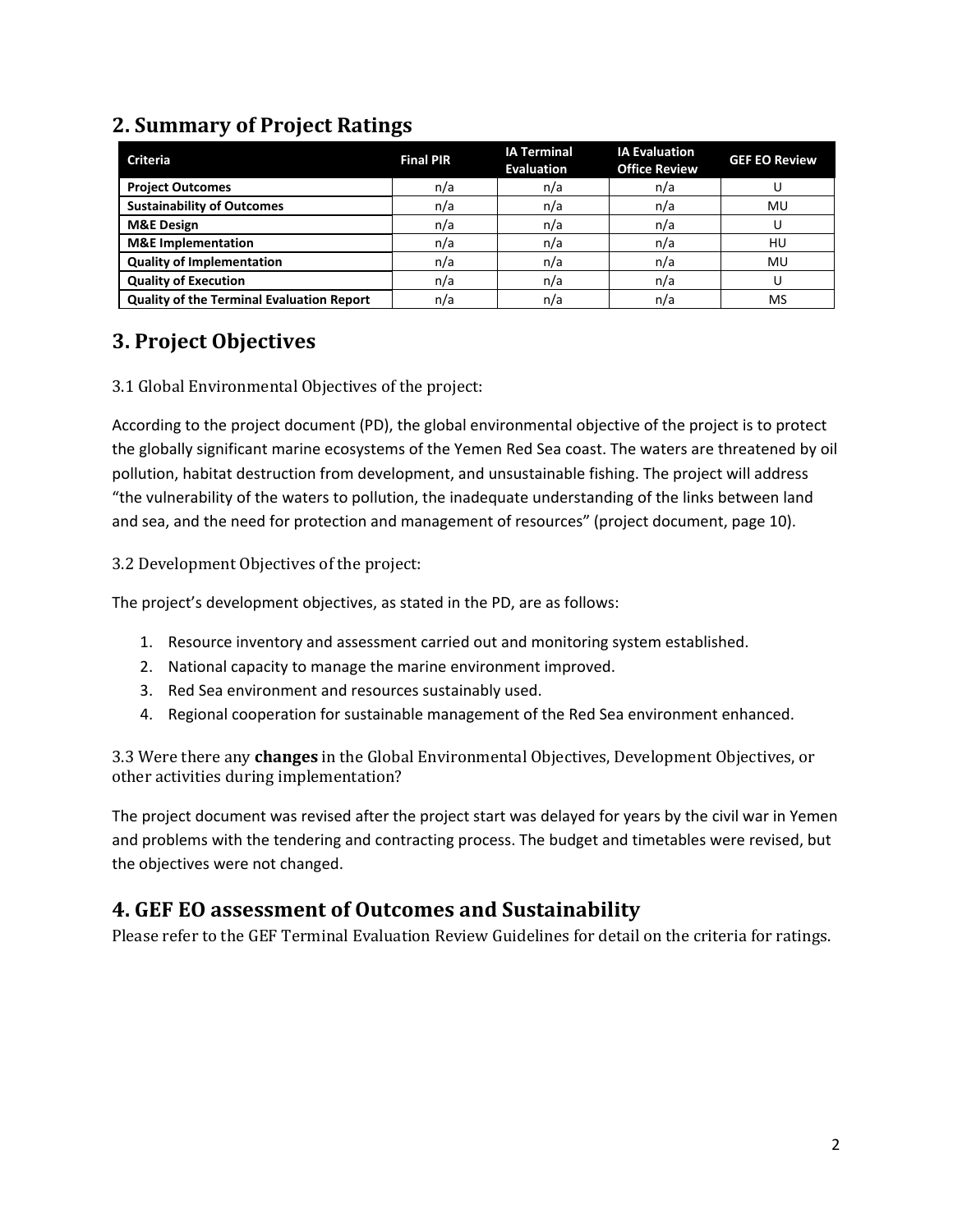Relevance can receive either a Satisfactory or Unsatisfactory rating. For Effectiveness and Cost efficiency, a six point rating scale is used (Highly Satisfactory to Highly Unsatisfactory), or Unable to Assess. Sustainability ratings are assessed on a four-point scale: Likely=no or negligible risk; Moderately Likely=low risk; Moderately Unlikely=substantial risks; Unlikely=high risk. In assessing a Sustainability rating please note if, and to what degree, sustainability of project outcomes is threatened by financial, sociopolitical, institutional/governance, or environmental factors.

Please justify ratings in the space below each box.

| 4.1 Relevance | Rating: Satisfactory |
|---------------|----------------------|
|---------------|----------------------|

The project is relevant for both the GEF and Yemen. For the GEF, the project falls under GEF Operational Program 9: Integrated Land and Water Multiple Focal Area Operational Program. The project includes "preventative measures to address threats" by gathering information on important habitats and developing capacity for monitoring and management (OP-9, page 2).

This project also aligns with Yemen's priorities. The country has identified environmental protection as one of its four principal priorities, and is party to several international agreements on marine pollution. There are a number of laws aiming to protect marine ecosystems and manage fisheries sustainably, but monitoring capacity is weak and needs to be strengthened, which the project intends to ameliorate.

| <b>4.2 Effectiveness</b> | Rating: Unsatisfactory |
|--------------------------|------------------------|
|--------------------------|------------------------|

Overall, only two out of the ten outputs were considered to be fully achieved by the TE. Regarding the four development objectives, only two were achieved to any degree: improving capacity for marine environmental management and regional cooperation for Red Sea management. The monitoring system was not established, nor did the project contribute to the sustainable use of Red Sea resources. Project effectiveness is rated unsatisfactory for the multiple failures to complete project outputs and objectives.

Achievement of project objectives is further detailed below along each expected output:

Output 1.1 was to gather baseline data and identify pressures on the Red Sea ecosystem. The TE determined that this was partially achieved. 57 sites were surveyed, but they were disproportionally located in one region, no trend analysis was undertaken, and there was little work done on mangrove and seagrass habitats or on environmental pressure and human use. A technical report was supposed to be produced as part of output 1.1, but was not. Output 1.2 intended to establish an environmental monitoring system for the Red Sea, but the TE reports that this was not achieved because the Ministry of Fish Wealth failed to provide funding and support. Output 1.3 to develop a database was "well achieved" (TE, page 36). A GIS was installed, training was conducted for its use, and computer hardware was supplied. No technical report on this output was produced, although it was called for in the project document.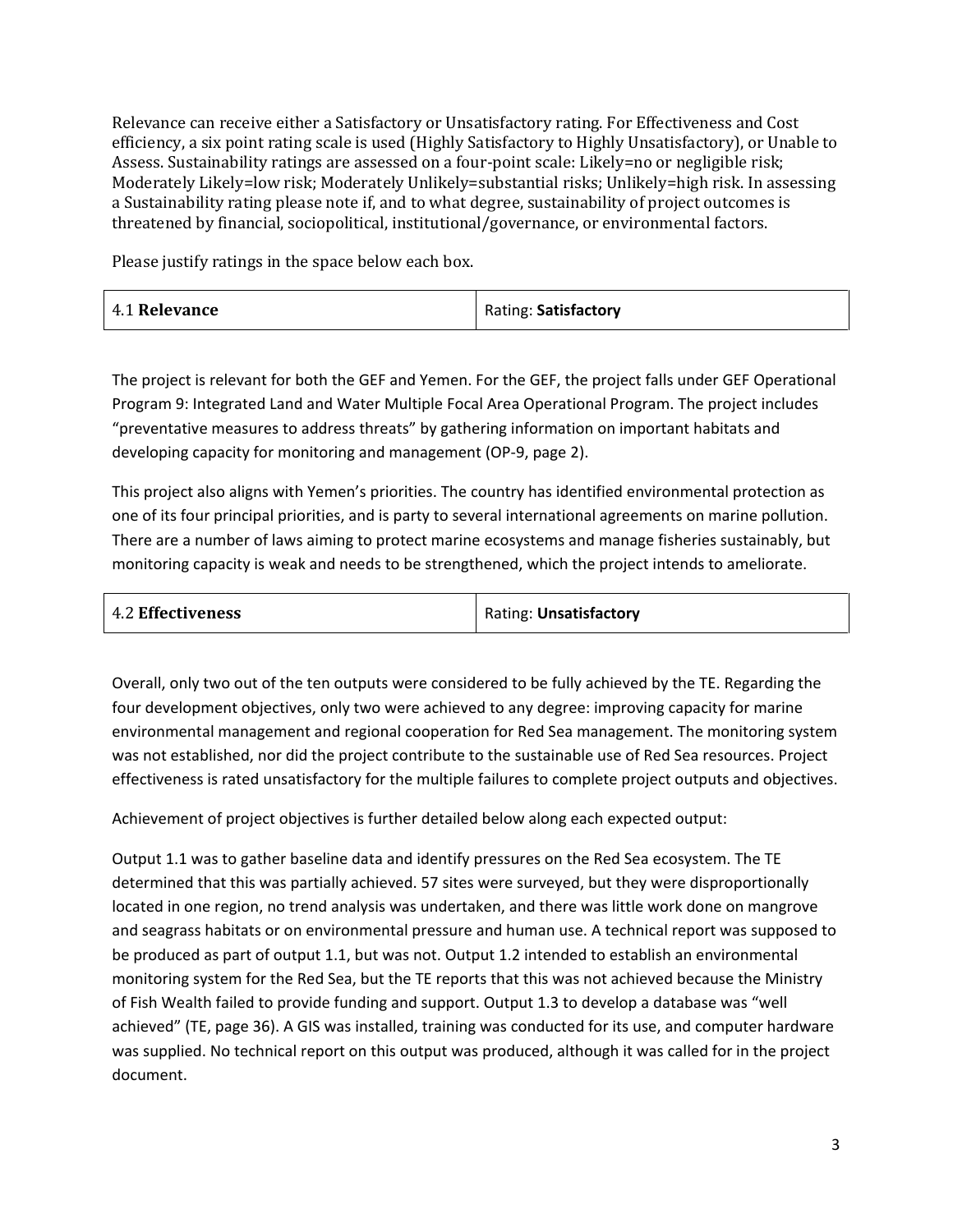Output 2.1 was to train specialists in environmental monitoring and management, and the TE rated it as partly achieved. Reports conflict on the number of people trained, and the types of training were "ad hoc in nature" rather than designed to fit the goals of the project and the needs of personnel (TE, page 37). For example, there was no training in cartography. Output 2.2 on training in environmental impact assessment and monitoring was not achieved; no instruction was given regarding laboratory equipment or monitoring or environmental impact assessment, but there was training in field survey gear. Output 2.3 on training for public awareness enhancement was determined to be partially achieved by the TE. 30 participants were trained on the Red Sea environment and how to increase public awareness, and the media was enlisted to raise environmental awareness via newspapers, radios, posters, leaflets, and public events. However, the TE believes that "the degree of training…was insufficient to materially improve national capacity in public awareness" (TE, page 38).

Output 3.1 was to identify sites for Marine Protected Area management, as well as to develop guidelines for marine management and to provide training. The TE considered the output to be partly achieved. Training was provided to four people, but no sites were suggested for consideration as marine protected areas and no guidelines for their management were developed. Output 3.2 to increase public and private sector awareness of marine sustainability was determined to be partly achieved. Programs were designed for schools, radio media, leaflets, posters, and a video. However, the TE believes that the sixmonth campaign period "was too short to have a significant or sustainable impact on public awareness" (TE, page 39). Output 3.3 was to identify financing options for post-project activities, but the output was not achieved: a report was produced, but it "was of little value" and there was no follow-up search for funding (TE, page 39).

Output 4.1 was for the coordination of the project with other activities in the region, and the TE considered the output to be achieved. The project successfully coordinated with the Red Sea Strategic Action Program to achieve benefits in training and collaboration.

|                | Rating: Moderately Unsatisfactory |
|----------------|-----------------------------------|
| 4.3 Efficiency |                                   |

Project efficiency was low, according to the TE. While "financial control of the project appears to have been rigorous…it would be difficult to say that this work represented an adequate or meaningful return on the investment" since most of the project activities were incomplete and the outcomes largely unachieved (TE, pages 33, 45). The TE states that the "single largest factor resulting in poor efficiency" was the failure of the technical and steering committees to meet and do their jobs (TE, page 33).

| 4.4 Sustainability | <b>Rating: Moderately Unlikely</b> |
|--------------------|------------------------------------|
|                    |                                    |

*Financial*: **Moderately unlikely**; although one of the project activities was to obtain sources of financing to sustain the project's benefits, this did not occur. The TE states that "in order to ensure a real return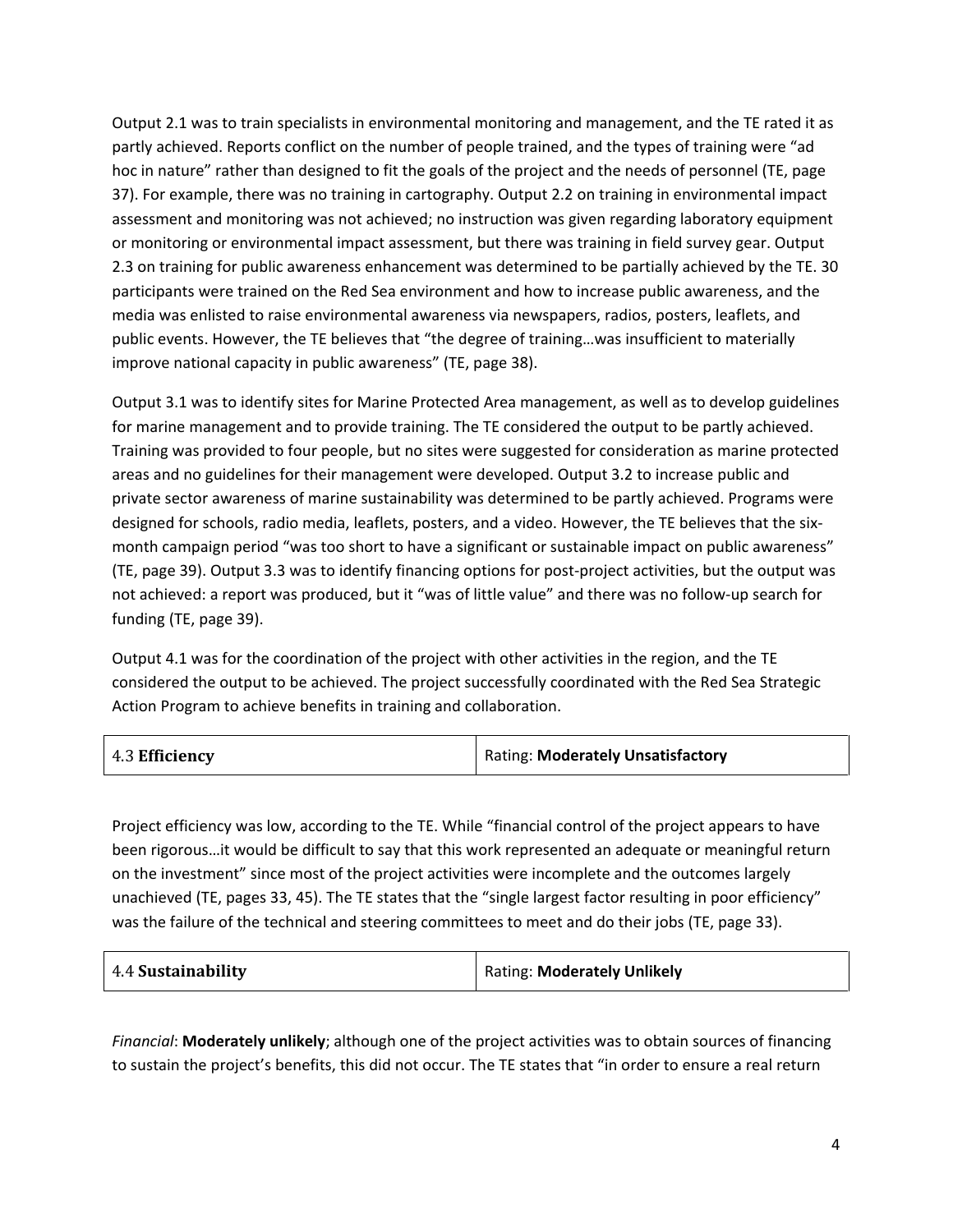on the investment made to date, further investment is needed" (TE, page 46). In addition, the project did not make plans for maintenance of the equipment that was purchased.

*Sociopolitical*: **Moderately likely**; the most viable mechanism for sociopolitical sustainability is Yemeni participation in the Red Sea Strategic Action Program. A number of Yemeni institutions, such as the Ministry of Fish Wealth, the Environment Protection Council, and the Marine Sciences and Resources Research Center are actively involved in implementation of the Red Sea Strategic Action Program, which is a positive signal of country ownership for the goal of protecting the Red Sea (if not a signal of country ownership for this project specifically).

*Institutional*: **Moderately unlikely**; although the project was modestly successful in training personnel and providing equipment for capacity building, the gains are not sustainable. The GIS database, which was a major project contribution, "remains largely unused" and became out of date due to the lack of an ongoing monitoring program (TE, page 46). Skills in using the GIS have eroded from lack of use, and no guides were written to train newcomers. In addition, the environmental survey data has no guide or legend defining the codes used in the data entry fields, so the data will be difficult to use in the future. The failure of the project to provide evaluations or technical reports for each project component will also make it difficult for Yemen to build on the project's results. Finally, Yemeni institutions remain weak: "the evaluation team…found little evidence that the project has enhanced the ability of the government to avoid or reconcile coastal conflicts or to identify future opportunities for sustainable resource use" (TE, page 41). According to the TE, the Yemen Environment Protection Council "is not sufficiently strong to achieve its mandate" (TE, page 46).

*Environmental*: **Not applicable**.

# **5. Processes and factors affecting attainment of project outcomes**

5.1 Co-financing. To what extent was the reported co-financing essential to the achievement of GEF objectives? If there was a difference in the level of expected co-financing and actual co-financing, then what were the reasons for it? Did the extent of materialization of co-financing affect project's outcomes and/or sustainability? If so, in what ways and through what causal linkages?

Unable to assess; there is no financial information in the TE.

5.2 Project extensions and/or delays. If there were delays in project implementation and completion, then what were the reasons for it? Did the delay affect the project's outcomes and/or sustainability? If so, in what ways and through what causal linkages?

The project started several years after its planned date. Security issues resulting from the Yemen civil war and problems in recruiting and procurement caused the delays. The delay did not affect the project's outcomes; the problems the project faced in achieving project objectives and sustainability were primarily due to a weak design, poor performance on the part of the Ministry of Fish Wealth, and the failure of the steering and technical committees to meet or take any action on the project.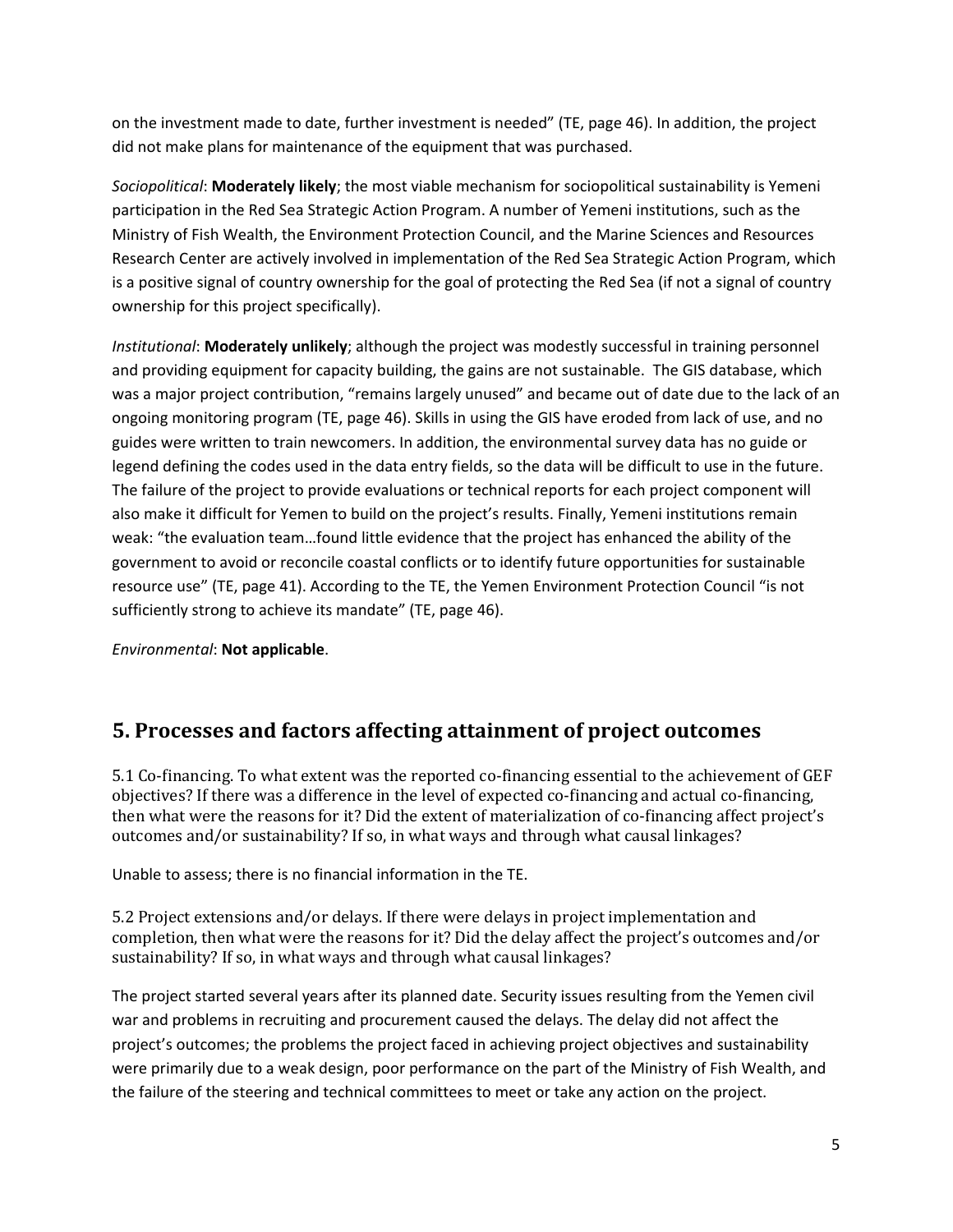5.3 Country ownership. Assess the extent to which country ownership has affected project outcomes and sustainability? Describe the ways in which it affected outcomes and sustainability, highlighting the causal links:

Country ownership was low for this project. The executing agency, the Yemen Ministry of Fish Wealth, obstructed the project and prevented some of the project's functions from being carried out, while other government agencies did not participate as planned (see Project Execution below). According to the TE, Yemen is not making use of its conservation resources, such as the staff of the Marine Sciences and Resources Research Center.

# **6. Assessment of project's Monitoring and Evaluation system**

Ratings are assessed on a six point scale: Highly Satisfactory=no shortcomings in this M&E component; Satisfactory=minor shortcomings in this M&E component; Moderately Satisfactory=moderate shortcomings in this M&E component; Moderately Unsatisfactory=significant shortcomings in this M&E component; Unsatisfactory=major shortcomings in this M&E component; Highly Unsatisfactory=there were no project M&E systems.

Please justify ratings in the space below each box.

| 6.1 M&E Design at entry | Rating: Unsatisfactory |
|-------------------------|------------------------|
|                         |                        |

According to the TE, the project did not develop measurable and verifiable indicators to measure progress. There were no indicators available in the project design that were "specific with respect to timing, location, quantity or quality" (TE, page 22). This rendered the TE unable to make objective and quantitative judgments about the project's achievements. The project document describes a yearly tripartite review process and a midterm and final evaluation, but does not describe an internal monitoring process. M&E is not provided for in the budget of the PD.

| 6.2 M&E Implementation | Rating: Highly Unsatisfactory |
|------------------------|-------------------------------|
|                        |                               |

The weaknesses in M&E design were not corrected in implementation: "the contractual requirement for the preparation of six monthly work plans was not met" and no indicators or milestones were established (TE, page 22). In addition, each of the project's ten outputs were designed to have evaluation and technical reports prepared as a concluding action, but "no such reports worth the name were prepared," although some technical material from the outputs was written for progress reports (TE, page 24). The progress reports that were written by international consultants "concealed many of the problems being encountered by the project rather than revealing them to open scrutiny and comment," so problems were not always recognized (TE, page 29). There was no list of reports and publications produced by the project, so it was difficult to locate project materials. The TE also reports that the project reports were "uninformative and difficult to read" and follow-up actions were not taken even when problems were apparent (TE, page 32).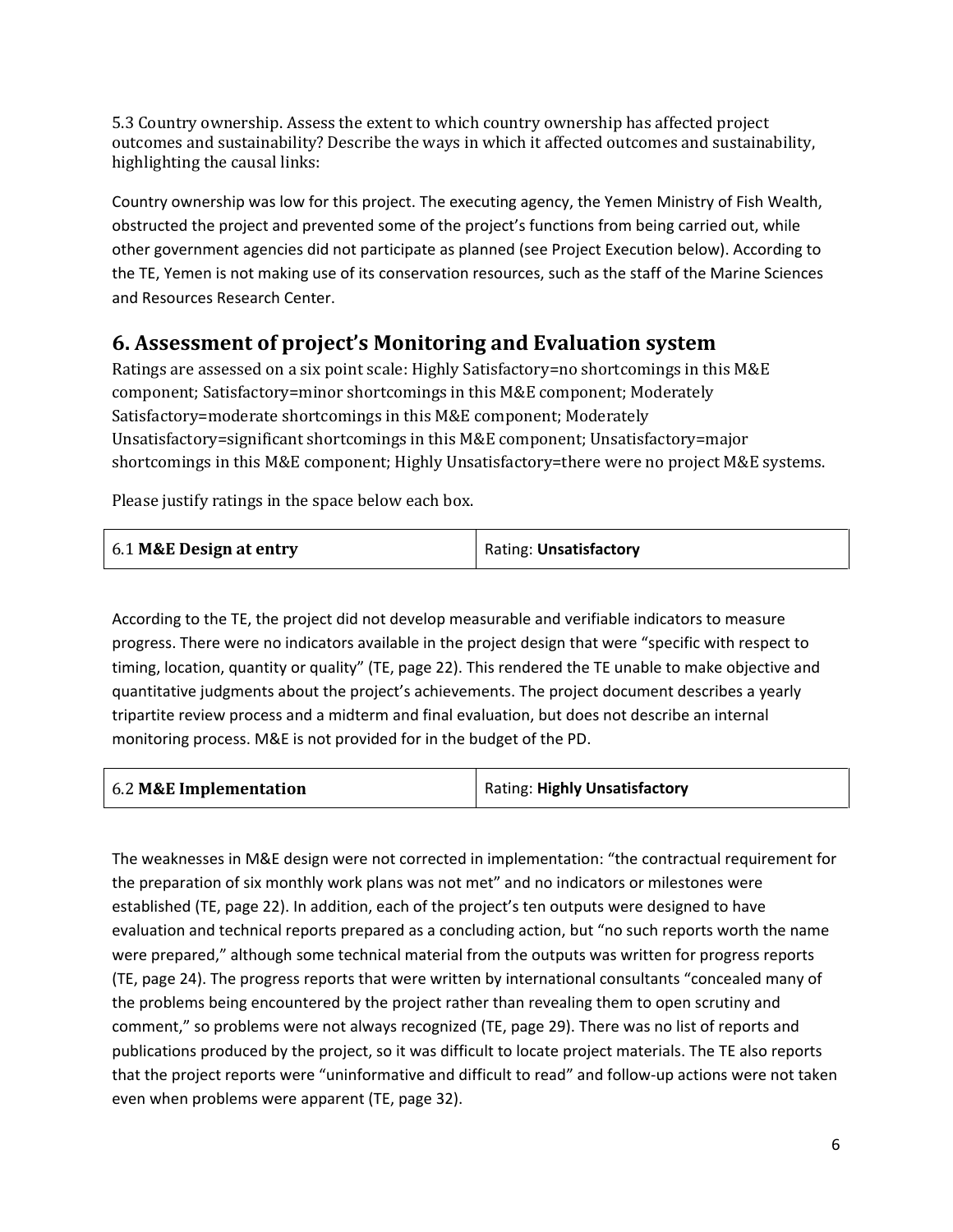Furthermore, "the primary tool for the regular monitoring of the project was removed" because of the failure of the project steering committee to meet or take any action (TE, page 31). The final M&E tool, the tripartite reviews, met three times to review the project. The TE reports that the first one discussed the problems faced by the project, but it is not clear if follow-up action was taken. The second review "seems to have accomplished nothing," and the final review "failed to note that the project had stopped operations a year and a half earlier" (TE, page 31). In sum, all of the monitoring and evaluation tools failed to function as planned.

## **7. Assessment of project implementation and execution**

Quality of Implementation includes the quality of project design, as well as the quality of supervision and assistance provided by implementing agency(s) to execution agencies throughout project implementation. Quality of Execution covers the effectiveness of the executing agency(s) in performing its roles and responsibilities. In both instances, the focus is upon factors that are largely within the control of the respective implementing and executing agency(s). A six point rating scale is used (Highly Satisfactory to Highly Unsatisfactory), or Unable to Assess.

Please justify ratings in the space below each box.

| 7.1 Quality of Project Implementation | <b>Rating: Moderately Unsatisfactory</b> |
|---------------------------------------|------------------------------------------|
|---------------------------------------|------------------------------------------|

The TE notes several flaws in project design. First of all, the stakeholder analysis was weak: "it is apparent…that no formal design process to ensure adequate participation of beneficiaries in the design of the project was carried out" (TE, page 11). This led to an institutional framework that "could neither adequately deliver results nor ensure the sustainability of those that were achieved" (TE, page 50). The general approach to the project was also flawed. For one, "the general assumption made by the project that protecting the coastal environment would protect Yemen's Red Sea fisheries was not adequately tested" and that there is evidence that the threat to Yemen's fisheries was unregulated fishing rather than threats to the coastal environment (TE, page 16). Therefore the project was operating from a flawed premise. The problem to be addressed by the project was not clearly identified and the project's activities were not logically linked to the desired end result. Confusion over project results "made it possible for the Ministry of Fish Wealth to divert what was intended to be an environmental project into a fisheries production project" (TE, page 50). See below for more information on the conduct of the Ministry of Fish Wealth. Also, there was no logical framework to connect the project activities to the project's goals. The design did not adequately address national capacity-building or policy changes, and "insufficient consideration was paid during the project's design phase to post-project sustainability and effectiveness of monitoring the marine environment" (TE, page 16). Project design "included the replication of existing work" and "was over-ambitious both in terms of its expected impact and in the work to be undertaken" (TE, page 50).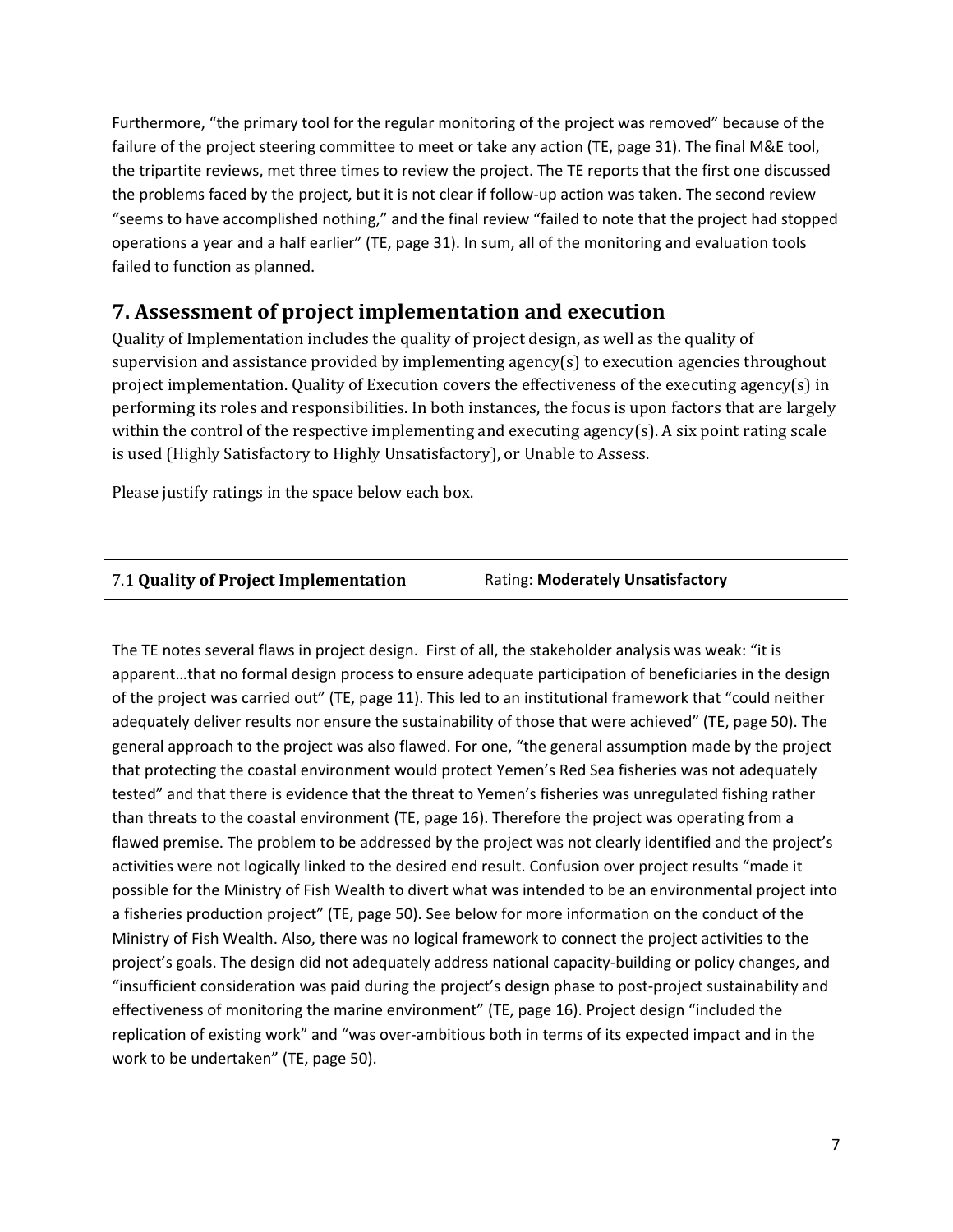Project supervision was also unsatisfactory. The TE states that the GEF never attempted to address the weaknesses of project design or implementation, and that the GEF never visited the project in the field. In addition, "there was inadequate vetting of the quality of technical reports and that there were several examples where reports were of such poor quality that it is difficult to see how the payment of contractors was agreed to" (TE, page 31). UNDP was closely involved in project operations and took steps to address some of the problems in the operating environment, but the TE states that the project's problems and failures "should have met with a stronger response at the highest levels within UNDP" (TE, page 31).

| 7.2 Quality of Project Execution | Rating: Unsatisfactory |
|----------------------------------|------------------------|
|                                  |                        |

There were multiple failures in project execution; the Ministry of Fish Wealth "failed spectacularly in the role expected of the national executing agency" (TE, page 29). The TE states that the Ministry of Fish Wealth attempted to prevent the involvement of national organizations that were intended to participate in the project, and wanted to change the project from an environmental project to a fisheries project. In the view of the TE, the Ministry of Fish Wealth successfully prevented the Yemen Environment Protection Council from becoming involved in the project: the Environment Protection Council "was not institutionally or politically strong enough to meet its coordinating role or to influence the role of the Ministry of Fish Wealth" (TE, page 14). The Ministry of Fish Wealth's active obstruction was partially responsible for shutting down the project's steering committee and preventing the implementation of the monitoring program. The Yemeni Ministry of Planning and Development was responsible for chairing the project steering committee, but it never met or took any action. UNOPS later took control of project execution, but "the hoped-for improvements in coordination did not…materialize" (TE, page 15). UNOPS had its own execution problems: "the Evaluation Team believes that the international contractors failed to meet a number of their contractual obligations in terms of the deliverables specified in the Project Document that formed a part of the contract. UNOPS failed to identify these contractual failures or respond to them" (TE, page 30). Many of the project activities were not carried out, but there is no documentation available to explain why.

There were also a number of problems that affected the survey work and prevented its completion: "Only a very substandard boat could be hired, the working budget was insufficient and the terms and conditions under which the vessel was chartered did not allow it to steam to all the areas where surveys were planned…Many sites were not visited and on at least one occasion the national counterparts refused to continue with the survey work due to the poor working conditions" (TE, pages 21-22).

# **8. Assessment of Project Impacts**

8.1 Environmental Change. Describe the changes in environmental stress and environmental status that occurred by the end of the project. Include both quantitative and qualitative changes documented,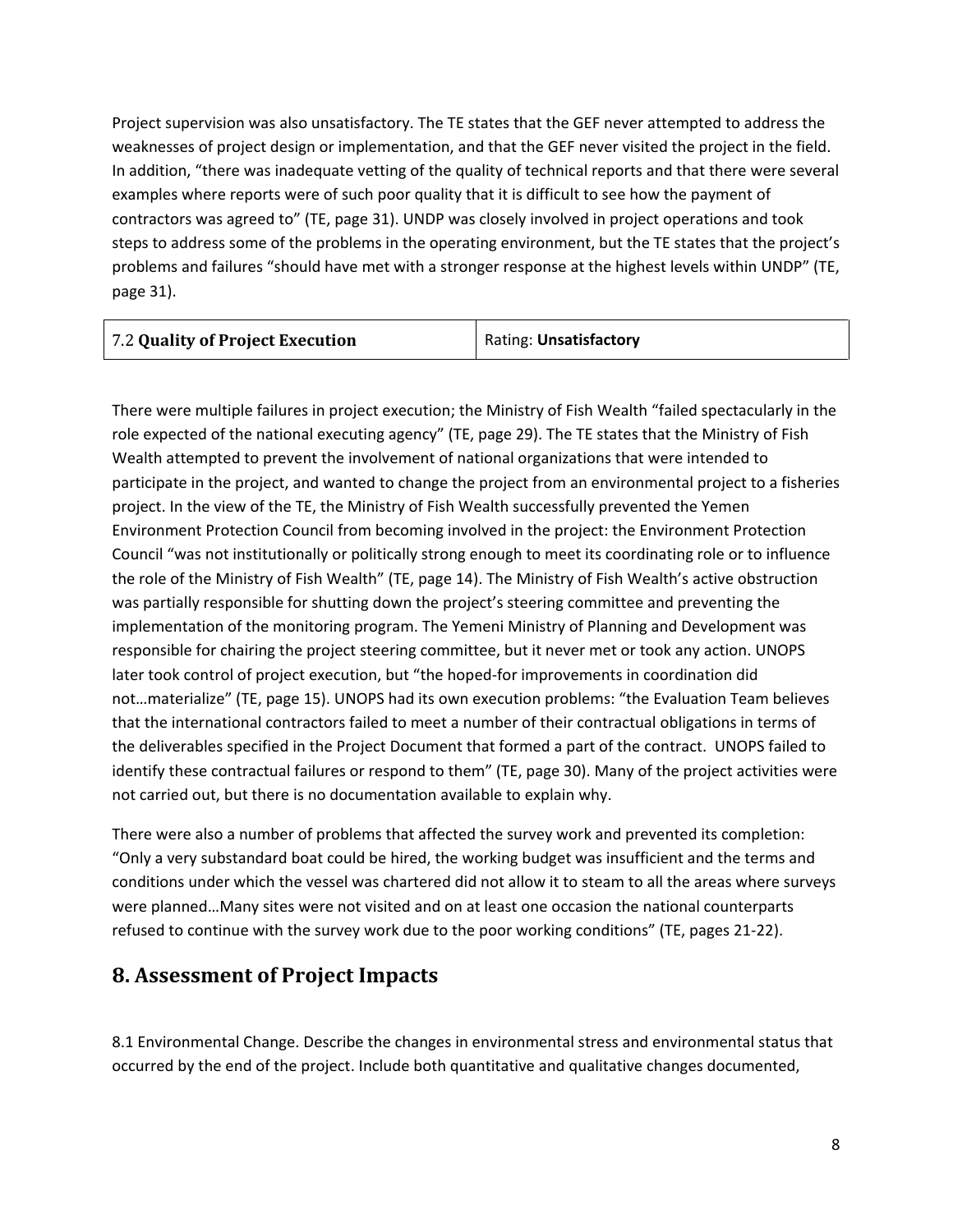sources of information for these changes, and how project activities contributed to or hindered these changes. Also include how contextual factors have contributed to or hindered these changes.

No changes were reported.

8.2 Socioeconomic change. Describe any changes in human well-being (income, education, health, community relationships, etc.) that occurred by the end of the project. Include both quantitative and qualitative changes documented, sources of information for these changes, and how project activities contributed to or hindered these changes. Also include how contextual factors have contributed to or hindered these changes.

## No changes were reported.

8.3 Capacity and governance changes. Describe notable changes in capacities and governance that can lead to large-scale action (both mass and legislative) bringing about positive environmental change. "Capacities" include awareness, knowledge, skills, infrastructure, and environmental monitoring systems, among others. "Governance" refers to decision-making processes, structures and systems, including access to and use of information, and thus would include laws, administrative bodies, trustbuilding and conflict resolution processes, information-sharing systems, etc. Indicate how project activities contributed to/ hindered these changes, as well as how contextual factors have influenced these changes.

## a) Capacities

The project provided some equipment for environmental surveys and information systems, and there was non-comprehensive training in some aspects of environmental monitoring and public awareness-raising. It is unknown how many people were trained.

## b) Governance

A GIS on the Red Sea was developed, but it was never updated and only provides a snapshot of the past.

8.4 Unintended impacts. Describe any impacts not targeted by the project, whether positive or negative, affecting either ecological or social aspects. Indicate the factors that contributed to these unintended impacts occurring.

No unintended impacts were reported.

8.5 Adoption of GEF initiatives at scale. Identify any initiatives (e.g. technologies, approaches, financing instruments, implementing bodies, legal frameworks, information systems) that have been mainstreamed, replicated and/or scaled up by government and other stakeholders by project end. Include the extent to which this broader adoption has taken place, e.g. if plans and resources have been established but no actual adoption has taken place, or if market change and large-scale environmental benefits have begun to occur. Indicate how project activities and other contextual factors contributed to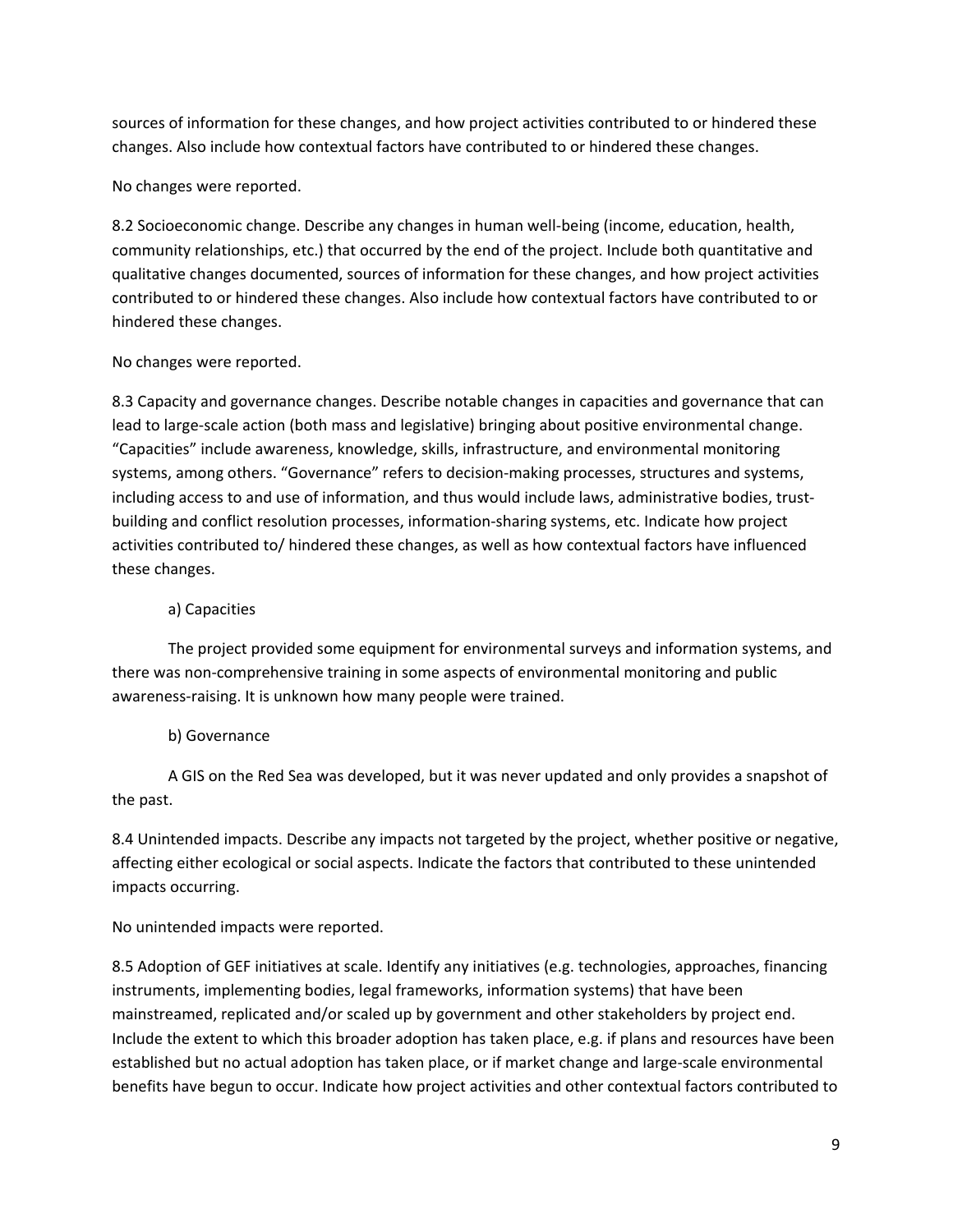these taking place. If broader adoption has not taken place as expected, indicate which factors (both project-related and contextual) have hindered this from happening

No adoption or replication was reported.

## **9. Lessons and recommendations**

9.1 Briefly describe the key lessons, good practices, or approaches mentioned in the terminal evaluation report that could have application for other GEF projects.

The relationship between economics, social systems, and ecosystems must be clearly understood through problem identification.

Activities should clearly identify the primary threats to the environment and target those specific threats, rather than attempt a general activity such as awareness-raising.

The structure of the project's design, budget, and selection of counterparts and consultants should clearly reflect the project's priorities.

The failure to develop a project with a single and clearly defined purpose increased the likelihood of problems with implementation. A single purpose would provide the guidance needed for the project's activities. Strategic planning should be undertaken at an early stage of project implementation, although changes should not be avoided if necessary (and enough flexibility should be built into project design to accommodate changes).

9.2 Briefly describe the recommendations given in the terminal evaluation.

Project donors and proponents must have the courage to suspend project activities when it is clear that the executing agency is deficient and obstructive.

Closer monitoring of progress is necessary to ensure that the project remains on track.

Over-dependence on reports as a monitoring tool can be counterproductive as it leads to "report fatigue".

# **9. Quality of the Terminal Evaluation Report**

A six point rating scale is used for each sub-criteria and overall rating of the terminal evaluation report (Highly Satisfactory to Highly Unsatisfactory)

| Criteria                                                                                                                                                | <b>GEF EO comments</b>                                                                                                          | Rating |
|---------------------------------------------------------------------------------------------------------------------------------------------------------|---------------------------------------------------------------------------------------------------------------------------------|--------|
| To what extent does the report<br>contain an assessment of relevant<br>outcomes and impacts of the<br>project and the achievement of the<br>objectives? | The TE's assessment of the project is detailed and<br>substantive, clearly enumerating the project's successes<br>and failures. | S      |
| To what extent is the report<br>internally consistent, the evidence                                                                                     | The TE does not contain ratings, but it is internally<br>consistent, complete, and convincing. It is well organized             | ΜS     |